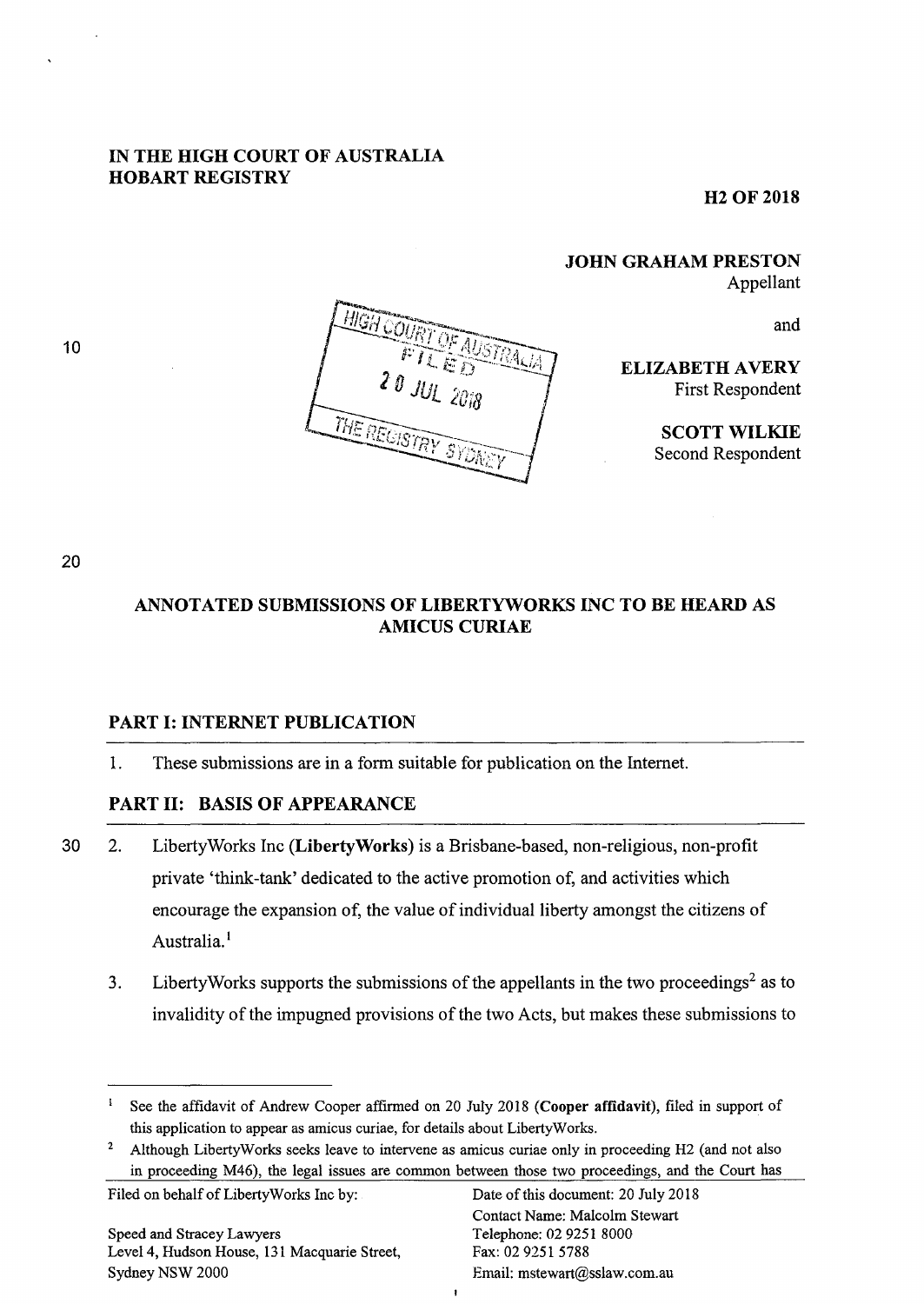emphasise different matters or similar matters from another perspective. It also considers that the present case calls for clarification of important matters of principle regarding peaceful protest activity and the constitutionally implied freedom of political communication **(Freedom)** and it offers its assistance to the Court in relation to that.

- 4. LibertyWorks is concerned at the criminalisation of peaceful protesting activities brought about by the impugned provisions in the two Acts the subject of these two proceedings, and notes that this is the second case in less than a year in which this Court has been asked to scrutinise state-level legislation which directly or indirectly bans peaceful protest.<sup>3</sup>
- 10 5. LibertyWorks submits that the impugned provisions in both Acts (dealing with protest in a public space (Tasmania) or with communicating in a public space that might cause anxiety and distress in others (Victoria)) are constitutionally flawed:
	- a) They impose a direct and substantial burden on the Freedom directed at protest or else at communication *per se* (that is, not as an incident of restraint), and are calculated *in effect* to eliminate political protest in respect of anti-abortion concerns.
	- b) They do so in pursuit of a legislative object or end (in Victoria, preventing 'anxiety and distress') that is not just of secondary significance when compared to the high constitutional value underpinning the Freedom, but in fact is a legislative object or end incompatible with the maintenance of the scheme of representative and responsible government for which the Constitution provides.<sup>4</sup>
	- 6. With respect to the Victorian Act, many of the opposing submissions are at pains to argue that the burden is slight and the legislative end compelling.<sup>5</sup> Those submissions

indicated that it anticipates the two proceedings will be set down for a joint hearing (no hearing date is yet set down for either proceeding).

<sup>3</sup>*Brown v Tasmania* (2017) 91 ALJR 1089 (Brown)

<sup>4</sup>*Lange v Australian Broadcasting Corporation* [1997} HCA 25; (1997) 189 CLR 520 (Lange) at 567- 568

<sup>&</sup>lt;sup>5</sup> For example, see the *Submissions of the Attorney-General of the Commonwealth (Intervening)* (CS) dated 25 May 2018, at [5] ("Its burden is slight, and is readily justified as rationally advancing the legitimate (and compelling) objectives of protecting safety, wellbeing, privacy and dignity of persons accessing or providing lawful health services ... " (emphasis added)), and as another example the *Annotated submissions of the Fertility Control Clinic (a firm)* - *Application to intervene, alternatively to be heard as amicus curiae* (dated 25 May 2018) (FCCS) at [15] ("Any burden on speech is slight and the justification for it is compelling." (emphasis added))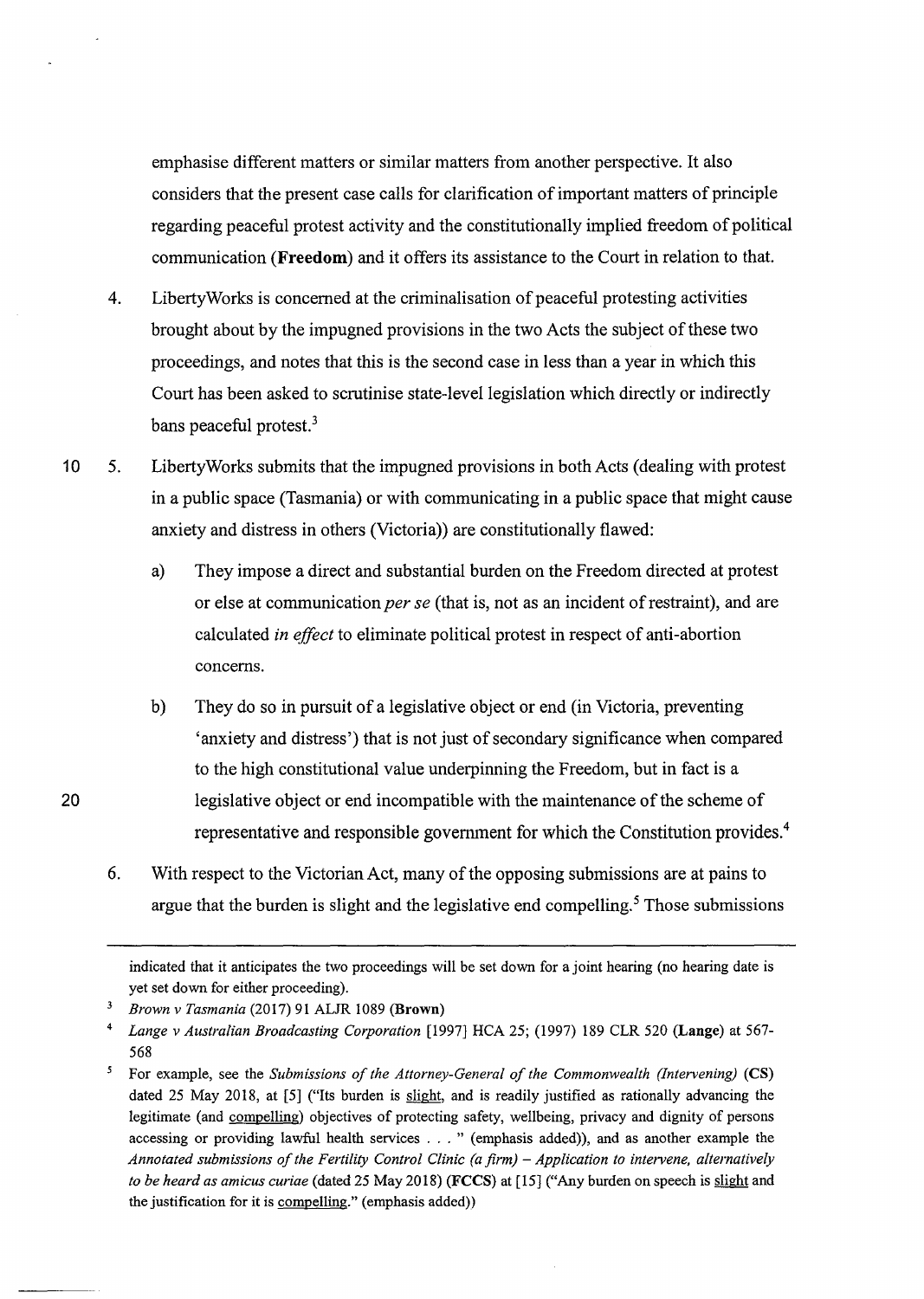have it exactly backwards. Properly considered, the burden is substantial (as any restraint on the freedom to protest *a priori* must be) and the legislative end sought to justify the constraint is of *de minimus* counter-vailing public interest.

## PART III: WHY LEAVE TO BE HEARD AS AMICUS SHOULD BE GRANTED

## *Legal principles*

- 7. Distinct from an application to intervene, an application to appear as amicus need not demonstrate a 'substantial affection' (direct or indirect) of its legal interests arising from the proceedings. Rather, an application to appear as amicus must demonstrate to the Court a willingness to make submissions "on law or relevant fact which will assist the Court in a way in which the Court would not otherwise have been assisted",<sup>6</sup> such that the Court can be satisfied that it will be significantly assisted by the submissions.<sup>7</sup>
- 8. Where the proceeding involves the possible constitutional invalidation of a statute, submissions concerning constitutional and legislative facts might more readily assist the Court given that the Court "is free also to inform itself from other sources," so as to ascertain those facts "as best it can". 8

#### *Application of legal principles to Liberty Works*

- 9. Firstly, as set out in the Cooper affidavit, LibertyWorks has acted, in its short life-span, to further the cause of the value of individual liberty in Australian society in relation to the *specific* issue of political communication (since its mission is all liberty) through 20 deliberate media-engagement, through the production of articles both internally and for external magazine-publication, through conducting petition-campaigns, and via submissions to parliamentary inquiries in relation to freedom of speech issues.
	- 10. Secondly, in the Cooper affidavit it is stated that Liberty Works would hesitate to advise an individual to stage a protest within a buffer zone of an abortion clinic (where such a protest would have maximum effect) in protest against the criminal law-backed censorship of anti-abortion protest activity within those zones, because so to do would place such an individual at a small but material risk of arrest of conviction. If correct,

<sup>6</sup>*Levy v Victoria* (1997) 189 CLR 520 (Levy) at 604 (Brennan J)

<sup>7</sup>*Roadshow Films Pty Ltd v iiNet Limited* (2012) 248 CLR 37 at 39 [4] (French CJ, Gummow, Hayne, Crennan and Kiefel JJ)

<sup>8</sup>*Re Day* (2017) 340 ALR 368 at [20]-[26] (Gordon J); *Gerhardy v Brown* (1985) 159 CLR 70 at 141- 142 (Brennan J)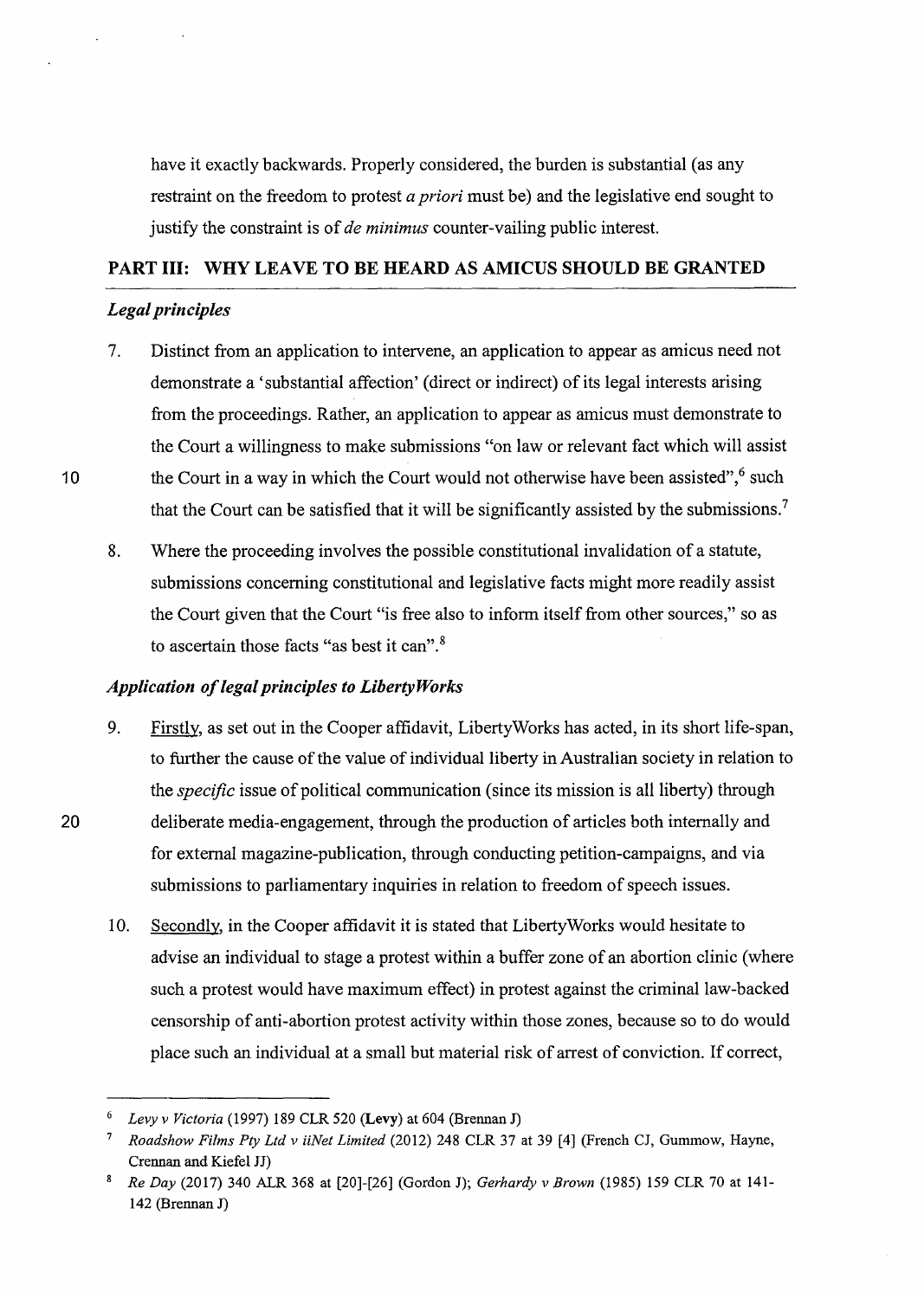it shows the wide-ranging effect on protest the introduction of buffer laws are bringing about, and the importance of the Court being fully apprised of their effect on protest activities.

- 11. Thirdly, LibertyWorks' submissions put arguments not directly made by the appellants or else made in a different way or from a different perspective or degree of emphasis. The appellants' primary focus is understandably on successfully appealing criminal conviction and penalisation; Liberty Works' primary focus is bringing broader argument and constitutional fact to bear on the proceedings given the potentially farreaching implications for location-centred protest activities and picketing or vigil-10 holding activities throughout Australia (which ought otherwise to be protected by the Freedom).
	- 12. Finally, LibertyWorks' participation as amicus is likely to result in a more thorough and balanced consideration of the issues before the Court in circumstances where the appellants are met with opposition from not only the two respondents in each proceeding, but also the Attorney-Generals of five other polities (the Commonwealth and four of the six States not already parties), as well as (at current count) possibly three opposing amici curiae (should they be granted leave to appear).

#### *Proposed submissions to be useful and different*

- 13. Liberty Works' submissions are set out in Part V. They do not repeat in substance the 20 submissions of the appellants, which Liberty Works otherwise adopts and supports. Confining itself to submissions that are useful and different, LibertyWorks addresses and expands on the following select issues, alternatively argued by the appellants:
	- a) LibertyWorks makes submissions in support of the fact that the conduct for which the two appellants were convicted was not only political communication, but indeed orthodox protest activity.
	- b) LibertyWorks makes submissions of constitutional fact regarding the orthodox protest nature of the conduct of anti-abortion protesters generally (given that other States are, or soon will be, introducing similar legislative protest bans as those the subject of these proceedings).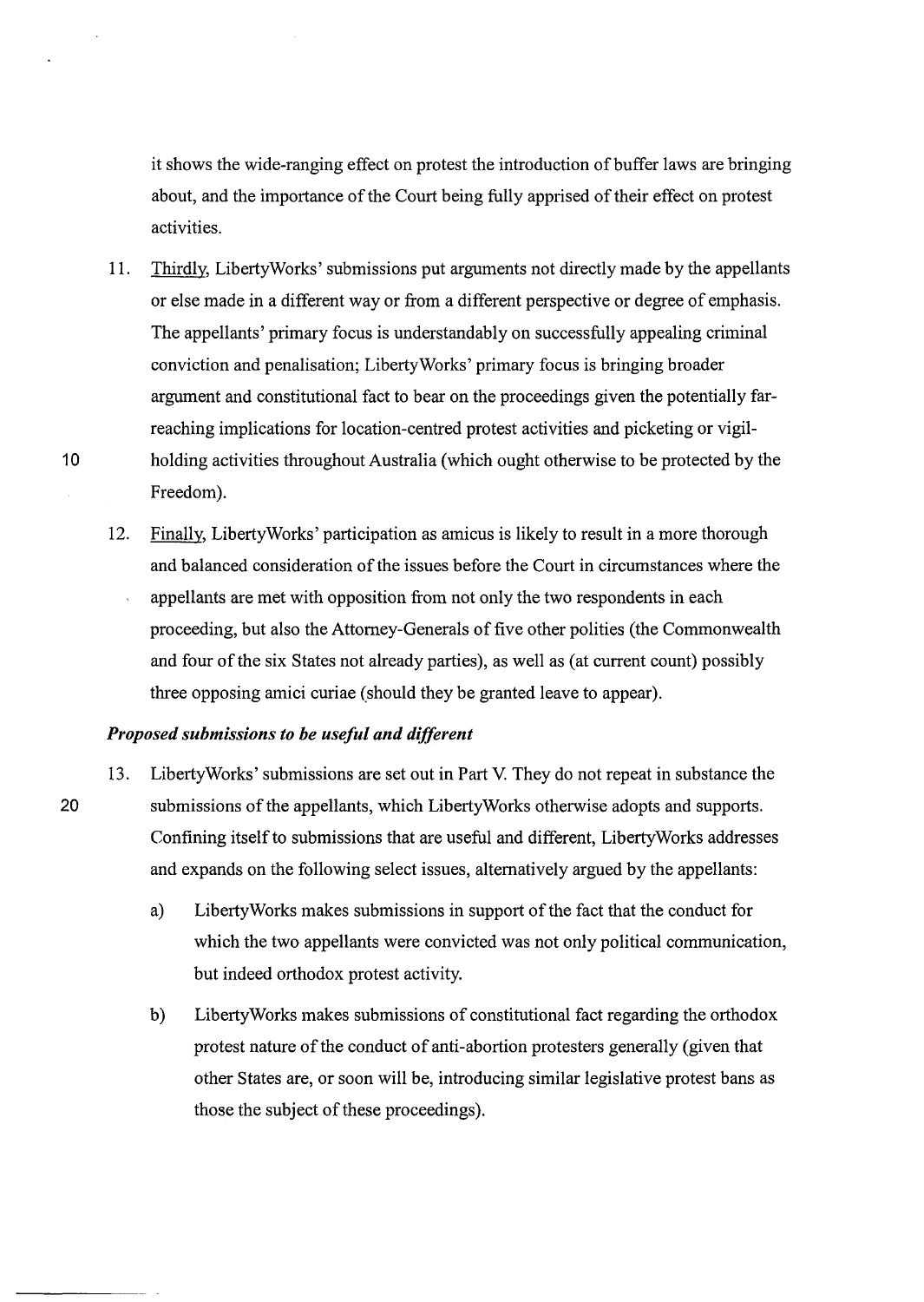- c) Liberty Works makes submissions that the statutory provisions at issue criminalise the *content* of political speech, and are not just 'time, manner and place' restrictions.
- d) LibertyWorks makes submissions that the statutory provisions, in effect, discriminate in its state censorship political viewpoints in relation to the political topic of abortion, and further, that *that was the explicit parliamentary intent,* as revealed both in the statutes themselves (via ordinary process of construction) and - especially - in the secondary materials contained in the Core Appeal Book (CAB).
- e) LibertyWorks makes submissions on the non-substantial, and indeed constitutionally incompatible and illegitimate, legislative ends said to justify the substantial and discriminatory burden imposed by the impugned legislation on the content of the political speech of a class of protesters (anti-abortion protesters) perhaps currently culturally-disfavoured.

## PART IV: APPLICABLE PROVISIONS

- 14. The applicable statutory provisions are contained in the annexures to each of the two appellant's submissions.
	- a) The impugned provision in proceeding M46 is section 185D of the *Public Health and Wellbeing Act 2008* (Vie) (Victorian Act) (when read with section 185B for the definition of"prohibited behaviour", at paragraph (b))
	- b) The impugned provision in proceeding H2 is section 9(2) of the *Reproductive Health (Access to Terminations) Act 2013* (Tas) (Tasmanian Act) (when read with section  $9(1)$  for the definition of "prohibited behaviour", at paragraph (b))

(Collectively, the impugned provisions in the Acts)

## PART V: PROPOSED ARGUMENT

15. *Background to the legislative censorship movement:* Both the techniques of antiabortion protest activity,<sup>9</sup> and the techniques of *legislative<sup>10</sup>* response thereto (bubble

10

<sup>&</sup>lt;sup>9</sup> Munson, *The Making of Pro-life Activists: How Social Movement Mobilization Works* (2010) University of Chicago Press, at pages 85ff; Forbes, *Rise in 'anti-abortion protests' in England and Wales,* BBC News, available at: https://www.bbc.eo.uk/news/health-34641228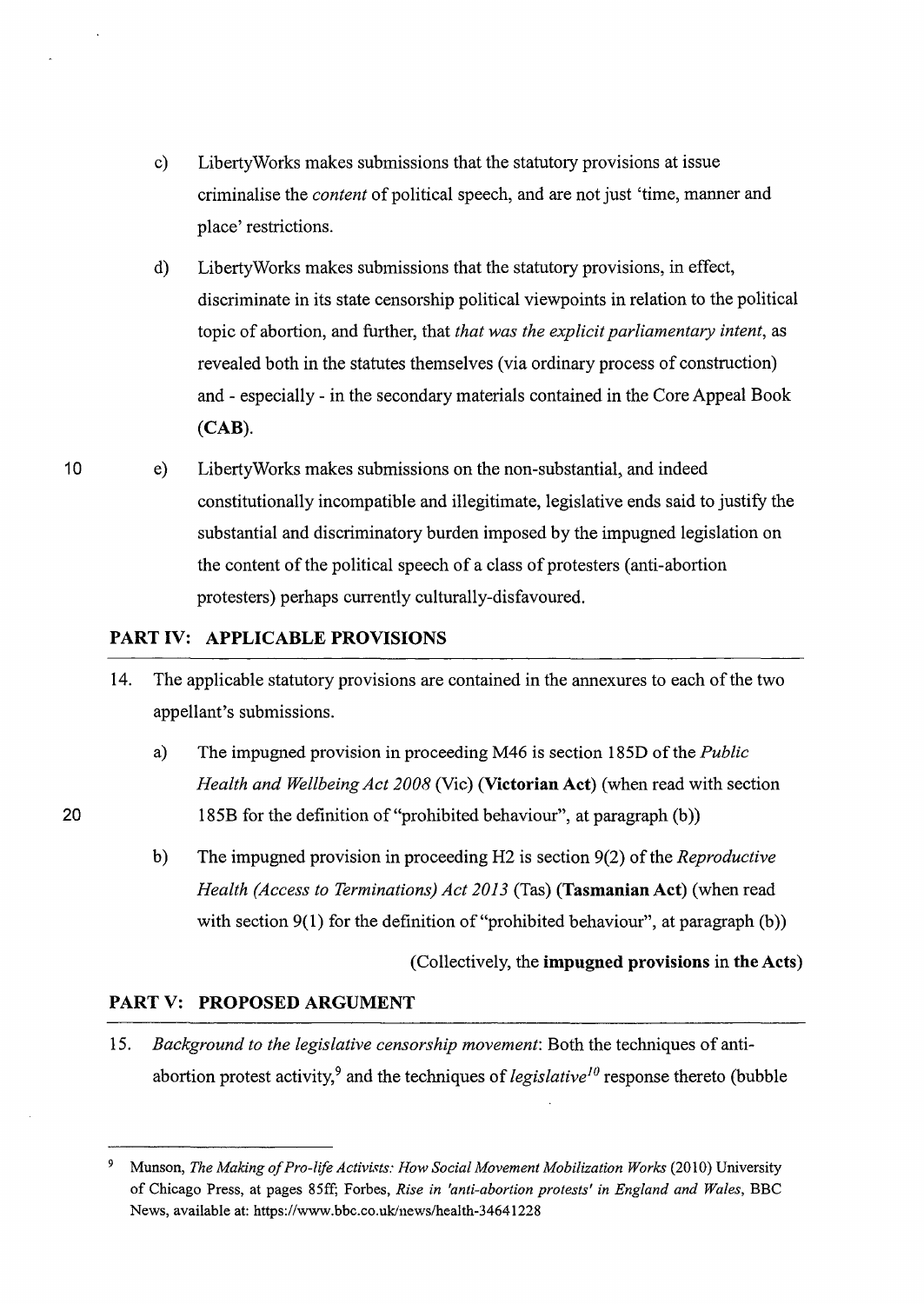and buffer zones),<sup>11</sup> derive from the 1990s in North America (Canada and the United States), and have now recently spread to Australia, and are beginning to emerge in the UK.1z

- 16. *United States Supreme Court current position on buffer zones:* In the United States, the Supreme Court in 2000 upheld the validity of a fonn of bubble zone legislation, but that decision must now be considered impliedly over-ruled at least in relation to its overlap with *McCullen v Coakley* 537 U.S. \_ (2014) **(McCullen),** and indeed in that later case at least three and possibly four justices would have explicitly over-ruled it. Despite its frequent reference in a number of the submissions in these proceedings,<sup>13</sup> 10 this Court would be cautious in citing for persuasive purposes a case of now fragile authority within its own jurisdiction. <sup>14</sup>
	- 17. *The nature of anti-abortion protests:* While it can be accepted that not all communication about abortion is political communication,  $1<sup>5</sup>$  the conduct engaged in

<sup>&</sup>lt;sup>10</sup> The reference to *legislative* zones around people (bubble) or clinics (buffer) is to distinguish bubble or buffer zones via *injunctions,* and it follows that cases dealing with injunctions can be of only limited persuasiveness to the Court in this case, despite being referenced in a number of opposing submissions, for example in the *Submissions of the Attorney-General the State of Victoria* (VS), dated 11 May 2018 at  $[46](2)$  and  $(3)$  - and it should also be noted as a precaution that, in reference to any Canadian jurisprudence sought to be relied on *(idem* at VS[46](1)), cases within that jurisprudential tradition (and in the US) rely or might eventually rely on constitutional values (such as equality of access – see Ginsburg J dissenting in *Gonzaeles v Carhart* 550 U.S. 124, 172 (2007)) which find no analogue in Australia's Constitution.

<sup>&</sup>lt;sup>11</sup> Phelps, *Picketing and Prayer: Restricting Freedom of Expression outside Churches* (1999) 85 Cornell Law Review 271. See also the 1994 passing in the US of the *Freedom of Access to Clinic Entrances Act* (1994).

<sup>&</sup>lt;sup>12</sup> The Economist Magazine, *Britain's first buffer zone against protests outside abortion clinics*, 12 April 20 18 available at: https:/ /www.economist.com/britain/20 18/04/12/britains-first-buffer-zone-againstprotests-outside-abortion-clinics

<sup>&</sup>lt;sup>13</sup> For example,  $VS[46](4)$ 

<sup>14</sup> Phillips, *The unavoidable implication of McCullen v Coakley: Protection against unwelcome speech is not sufficient justification for restricting speech in traditional public fora* (2015) 47 Connecticut Law Review 937; Tribe, *The Supreme Court Was Right to Allow Anti-Abortion Protests,* 26 June 2014, New York Times, available at: https://www.nytimes.com/20 14/06/27 /opinion/the-supreme-court-was-rightto-allow-anti-abortion-protests.html

<sup>&</sup>lt;sup>15</sup> Examples such as those given in some of the opposing submissions are both hypothetically correct and widely beside the point given the facts and issues in the two cases before the Court: see for example the hypotheticals given in VS[31] and also the discussion in the Commonwealth's submissions at CS[10]- [ll].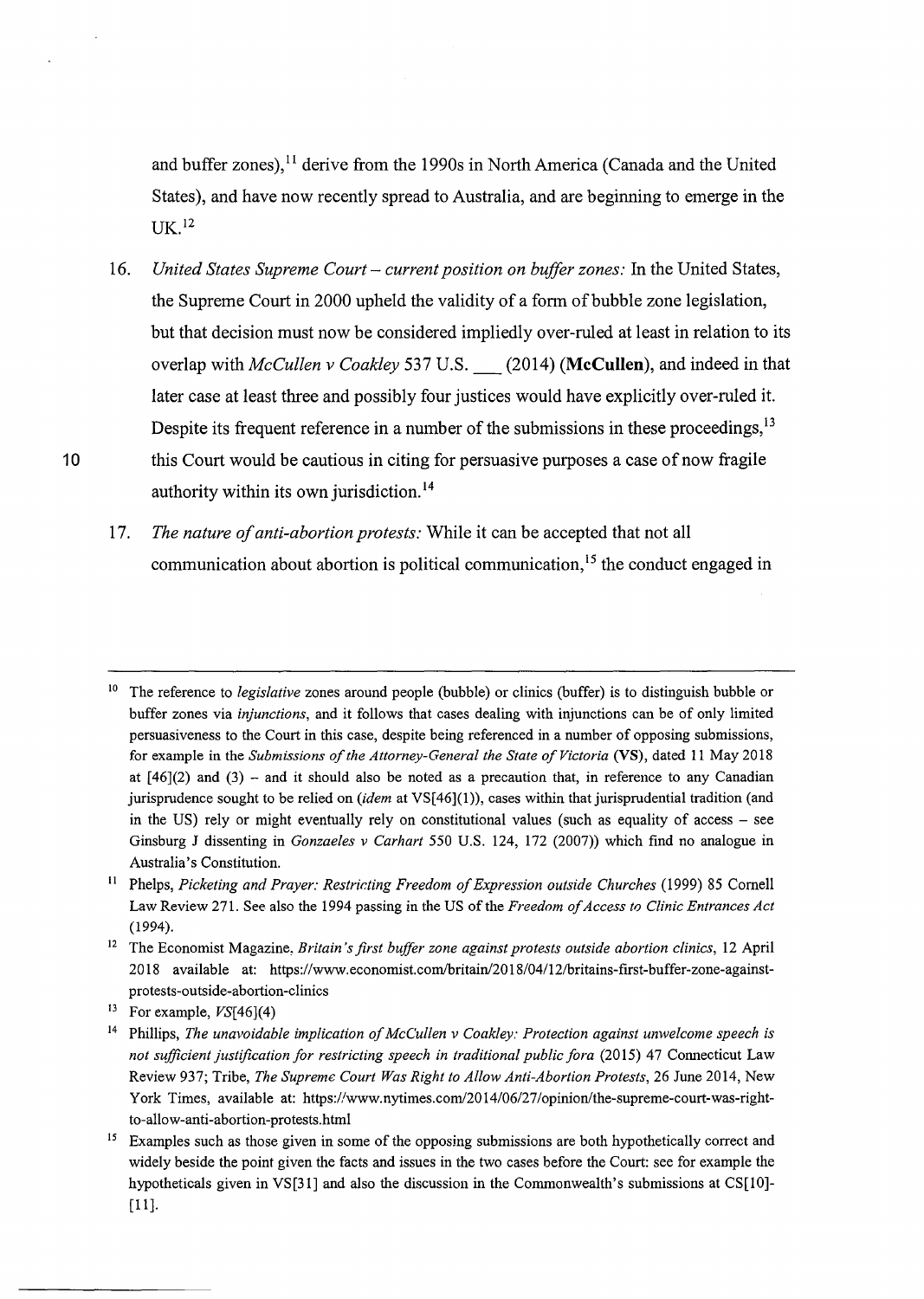by the appellants was that; indeed, it was a form of orthodox protest activity, namely peaceful picketing or 'vigil' -keeping in a public space. <sup>16</sup>

- a) Peaceful picketing/vigil-keeping in a public space is consistent with, and indeed often simultaneously involves approaching others to distribute information, and to try to engage them in conversation to change their opinions or actions.<sup>17</sup>
- b) In addition to picketing/vigils, the history of protest also includes silent marches and other non-verbal conduct. 18 The definition of political protest is not confined to verbal communication: <sup>19</sup>*Levy* at 594-5 (Brennan CJ), 613 (Toohey and Gummow JJ), 622-623, 625 (McHugh J), 638 (Kirby J)
- c) Even if the content of the communication for which the appellants were convicted (and in the case of Ms Stubbs there is no evidence for that either way, not even inferentially<sup>20</sup>) involved no explicit political content, the fact of picketing/vigil-keeping itself is a politically communicative act.<sup>21</sup>
- 18. *Previous High Court cases on 'protest':* It is uncontroversial that picketing/vigil (being a form of protest) is a form of political communication protected by the Freedom, and extends to non-verbal protest: *Levy* at 622 and 625 (McHugh J)
- 19. Various judges of this Court have also indicated that a corollary of the Freedom might be a *limited* freedom of citizens peaceably to assemble in public spaces in order to communicate political information and ideas: *South Australia v Totani* (2010) 242

<sup>16</sup>*Brown v. Louisiana,* 383 U.S. 131, 142 (1965) (the seminal 'vigil' case in the US); *Seven Hills v. Aryan Nations,* 667 N.E.2d 942, 945 (Ohio 1996) (A vigil of Holocaust survivors before the home of Nazi camp guard.)

<sup>17</sup> See the majority in *McCullen* at 22: "Respondents also emphasize that the Act does not prevent petitioners from engaging in various forms of "protest"—such as chanting slogans and displaying signs-outside the buffer zones. Brief for Respondents 50-54. That misses the point. Petitioners are not protestors. They seek *not merely* to express their opposition to abortion, but to inform women of various alternatives and to provide help in pursuing them." (Emphasis added- making it clear that the statement "Petitioners are not protesters" is to be read in context as "Petitioners are not [only] protesters.")

<sup>18</sup> Garrow, *Protest at Selma,* Yale University Press, 1978 (containing detailed description of the Dr Kingled Selma to Birmingham marches)

<sup>&</sup>lt;sup>19</sup> Hessler, *Where do we draw the line between harassment and free speech?: An analysis of hunter harassment law,* (1997) Vol2 Animal Law, 129, 143ff (Hessler) (see the discussion of the hypothetical 'silent vigil')

<sup>20</sup> See *Appellant's Submissions* in M46 at [21]

<sup>21</sup> Austin, *How to Do Things With Words,* 2nd Edition (1976) Oxford University Press; Kunstler, *The Right to Occupy- Occupy Wall Street and the First Amendment* 39 Fordham Urban Law Journal 989 (2011- 2012) at 993-999 ("Symbolic Speech"); *McCullen* (above) at 22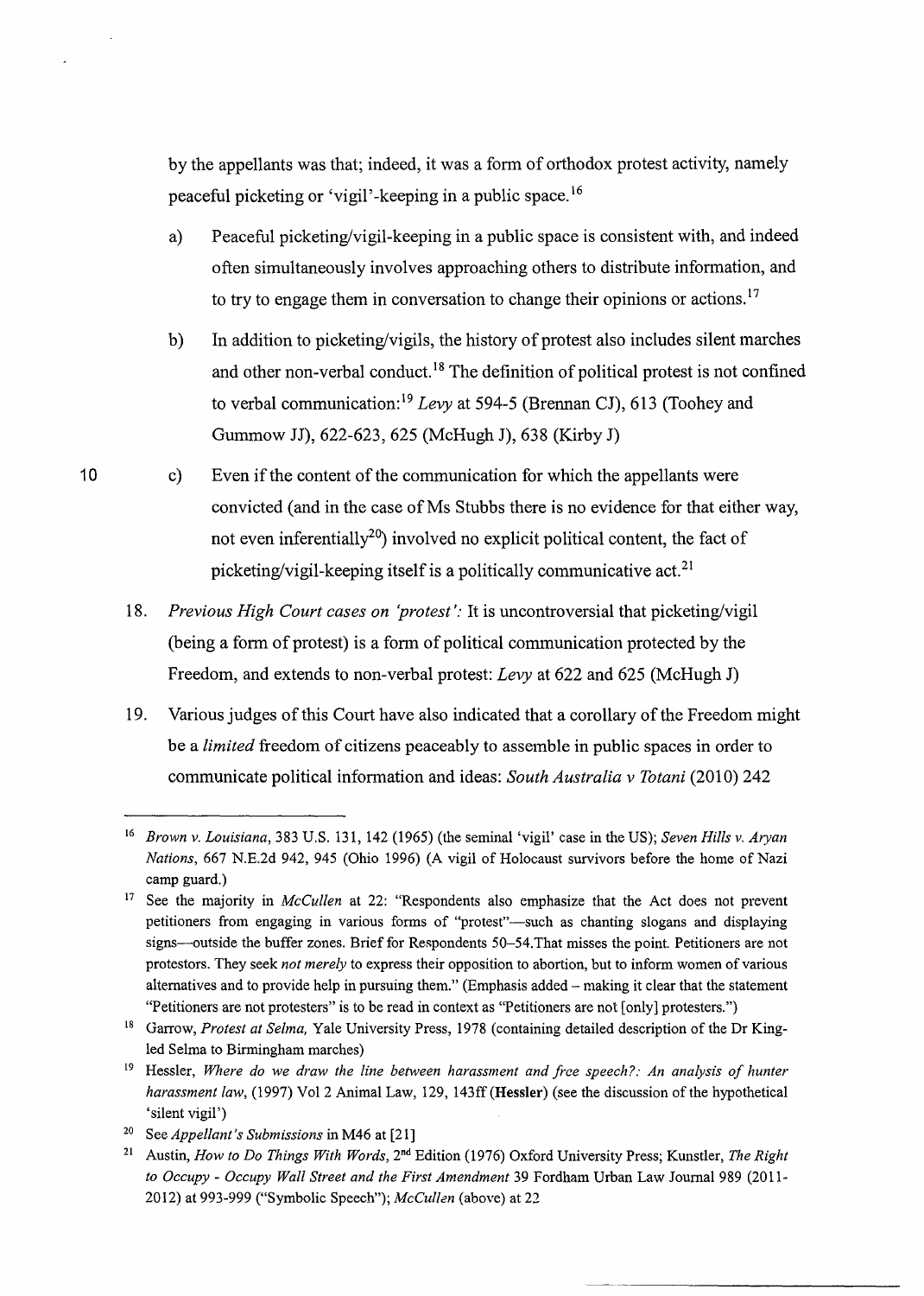CLR 1 at [30]-[31] (French CJ); *Kruger v The Commonwealth* (1997) 190 CLR 1 at 91 (Toohey J) and 116 (Gaudron J); *Mulholland v AEC* (2004) 220 CLR 181 at 225 (McHugh J), 277 (Kirby J)

- 20. The two cases currently before the Court are to be distinguished from those previous 'protest' cases in which (unlike the current cases- see below) the legislative end supporting the burden on the Freedom was held to be compatible with the maintenance of the scheme of representative and responsible government for which the Constitution provides:<sup>22</sup>*Levy* at 614-615,619-620,627 and 642-648; *Brown* at [132]
- 21. *International treaties:* Picketing/vigil-keeping in a public space is a form of protest 10 protected by international treaty to which Australia is a signatory, namely in Articles 19 [freedom of expression] and 21 [freedom of assembly23] of the *International Covenant on Civil and Political Rights,* which was ratified by Australia in 1980, and which obliges all levels of government within the Commonwealth.
- 22. *Analytic framework:* The impugned provisions in the Victorian and Tasmanian Acts impermissibly burden the Freedom in so far as it purports to proscribe (in the case of Victoria) communications that are reasonably likely to cause distress or anxiety (s 185D of the Victorian Act, as read with s 185B), and, in the case of Tasmania, protests in relation to terminations that can be seen or heard by a person accessing, or attempting to access, premises at which terminations are provided (s 9(2)(b) of the 20 Tasmanian Act).
	- 23. LibertyWorks adopts the submission of the appellant in proceeding M46 (at [27]) that the validity of the impugned provisions falls to be determined by reference to the test articulated in *McCloy v State of NSW* (2015) 257 CLR 168 **(McCloy)** at [2]-[4] as modified by *Brown* at [104].<sup>24</sup>
	- 24. It is the submission of LibertyWorks that the answer to the first two questions found at [2B] of *McCloy* (the burden on the Freedom, and the legitimacy of legislative end)

<sup>22</sup> See also *O'Flaherty v City of Sydney Council* (2014) 221 FCR 382 (a legitimate end of protecting public health and safety)

<sup>23</sup> On the requirement for assembly to be peaceful, see Sarah Joseph and Melissa Castan, *The International Covenant on Civil and Political Rights: Cases and Materials and Commentary (3<sup>rd</sup> ed) at* [19.05]

<sup>&</sup>lt;sup>24</sup> See also the Commonwealth's submissions at CS $[6]$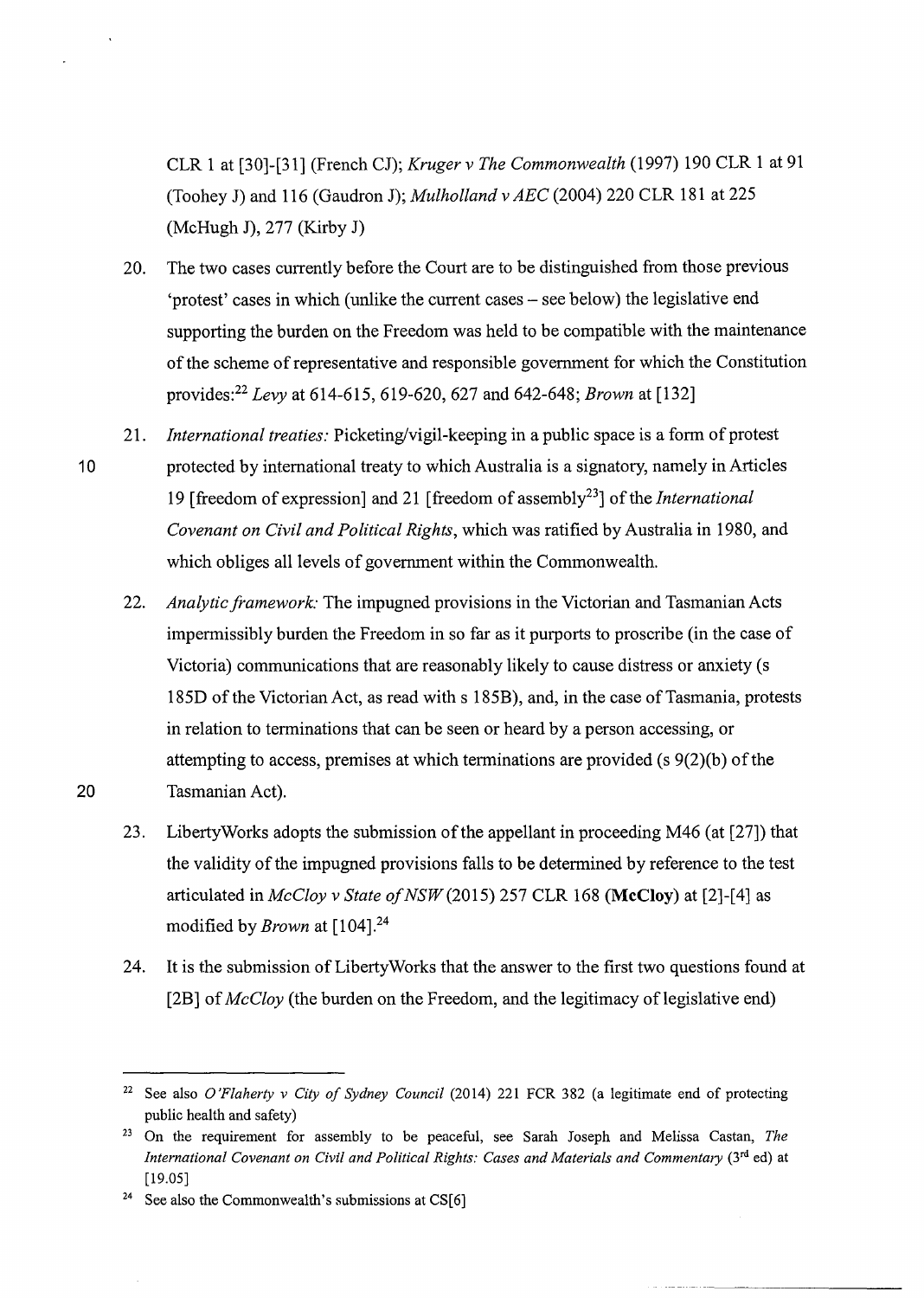dispose of the two cases now before the Court, such that the third question (the 'proportionality test') does not arise for consideration.

### *Assessing the burden*

- 25. *Burden on content:* The Acts impose a *content* burden on the Freedom in that they specifically restrain political communication:<sup>25</sup>
	- a) In the case of the Tasmanian Act that is evident on the face of the statute, since it locationally restrains in terms "protest" (which includes peaceful protest), which is an accepted form of political communication.
	- b) In the case of the Victorian Act that is evident on the face of the statute, since it locationally restrains in terms "communicating" *per se*; that is, it restrains not an activity or conduct that may have a secondary impact on political communication, but restrains communicating itself (without any carve-out for political communicating).
		- i) The legal and practical effect of the Victorian Act is therefore also locationally to prohibit protest.
- 26. *Locational restrictions are a substantial burden:* A majority in *Levy* acknowledged that locational restrictions on protest or political communications can limit the ability to protest to maximum effect: *Levy* at 609 (Dawson J), at 613-614 (Toohey and Gummow JJ), at 623-625 (McHugh J) and at 636 (Kirby J).
- a) This acknowledgement has been repeated by this Court: *Brown* at [191] (Gageler J), [258] (Nettle J)
	- b) There is empirical evidence in the United States that locational protesting or picketing near abortion clinics has had a negative, statistically significant impact on the national rate of abortion.26
- 27. *Practical discriminatory effect:* It is the submission of LibertyWorks that, even though the Acts do not in terms target anti-abortion protesters, in their practical operation they

20

<sup>25</sup> This distinguishes the Acts in these proceedings from that in *Brown* (where the terms, operation and effect of the Act there under consideration was on the *conduct* of protesters, not on the content of the protests: *Brown* [122] (Kiefel CJ, Bell and Keane JJ)

<sup>26</sup> Doan, *Opposition and Intimidation: The Abortion Wars and Strategies of Political Harassment,*  University of Michigan Press 2009, at chapter 5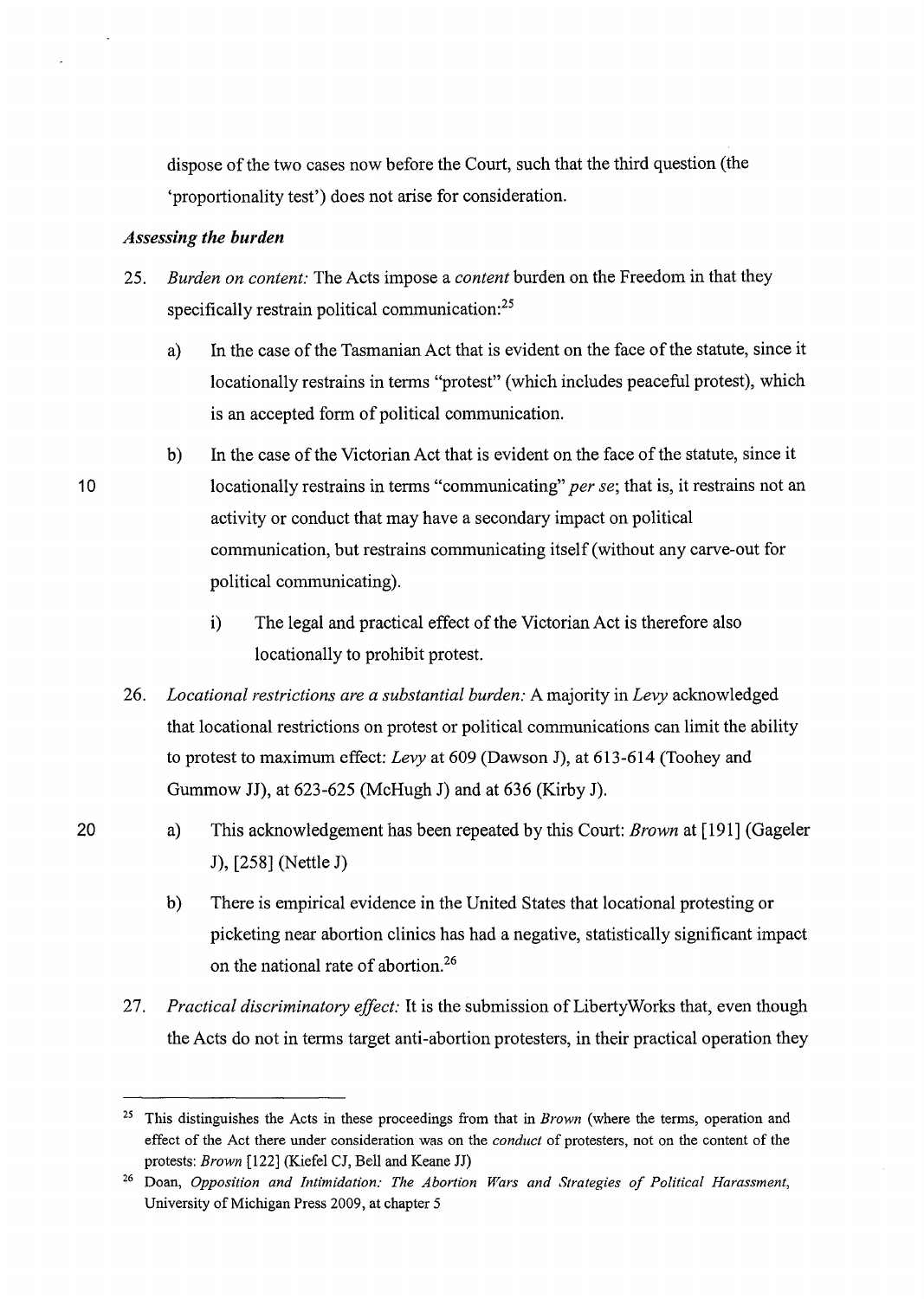significantly impact that group and are calculated to have an especially 'chilling' effect on political communication in relation to anti-abortion concerns.<sup>27</sup>

28. Indeed, LibertyWorks submits that the secondary materials of both Acts amply reveal that the asymmetric targeting of anti-abortion protesters and protests was a legislatively intended effect of both Acts, as detailed (though for a different purpose) in the State of Victoria's own submissions:  $VS[12]-[27]$ 

## *Illegitimacy and secondary significance of the legislative 'end' of the restraint*

- 29. *Tasmania:* There is no -in terms 'end' or 'purpose' in the Tasmanian Act in relation to the impugned provision of that Act.
- 10 30. Since the statute in tenns directly restrains 'protest', or at least a class of protest (when it is able to be seen or heard by a person accessing an abortion clinic), as a matter of statutory construction<sup>28</sup> it is to be inferred that a purpose of the restraint is the elimination of a class of protest within the 'access zone'. That is not a legitimate purpose in the *Lange* sense.
	- 31. LibertyWorks adopts the submissions of the appellant in the M46 proceedings at [50]- [ 58] that other discernible ends or purposes of the impugned provision are either not legitimate in the *Lange* sense, or else arguably legitimate in that sense, but insufficiently substantial.
- 32. *Victoria:* In the Victorian Act, the purpose of the impugned provisions is given in 20 terms, namely, "to protect the safety and wellbeing and respect the privacy and dignity of' people accessing, and employees working at, abortion clinics: s 185A of the Victorian Act. That stated purpose can be accepted as at least concerning the public interest (which is not the same as contending that it is legitimate in the *Lange* sense: *Monis* at [130] (Hayne J)).
	- 33. Both cases before the Court involve peaceful protesting/picketing. Much is made in some submissions about the harassment and intimidation *some* picketing can have on people accessing abortion clinics.29 Of course, what is harassment in the context of

<sup>27</sup>*Brown* at [96] (Kiefel CJ, Bell and Keane JJ)

<sup>&</sup>lt;sup>28</sup> The identification of the purpose or end of a burdening restraint on the Freedom is a matter of statutory construction: *Unions NSW v New South Wales* (2013) 252 CLR 530 at 557 [50]; *Monis v The Queen*  (2013) 249 CLR 92 (Monis) at 147 [125]

<sup>&</sup>lt;sup>29</sup> For example, see VS $[14]$  and  $[22]$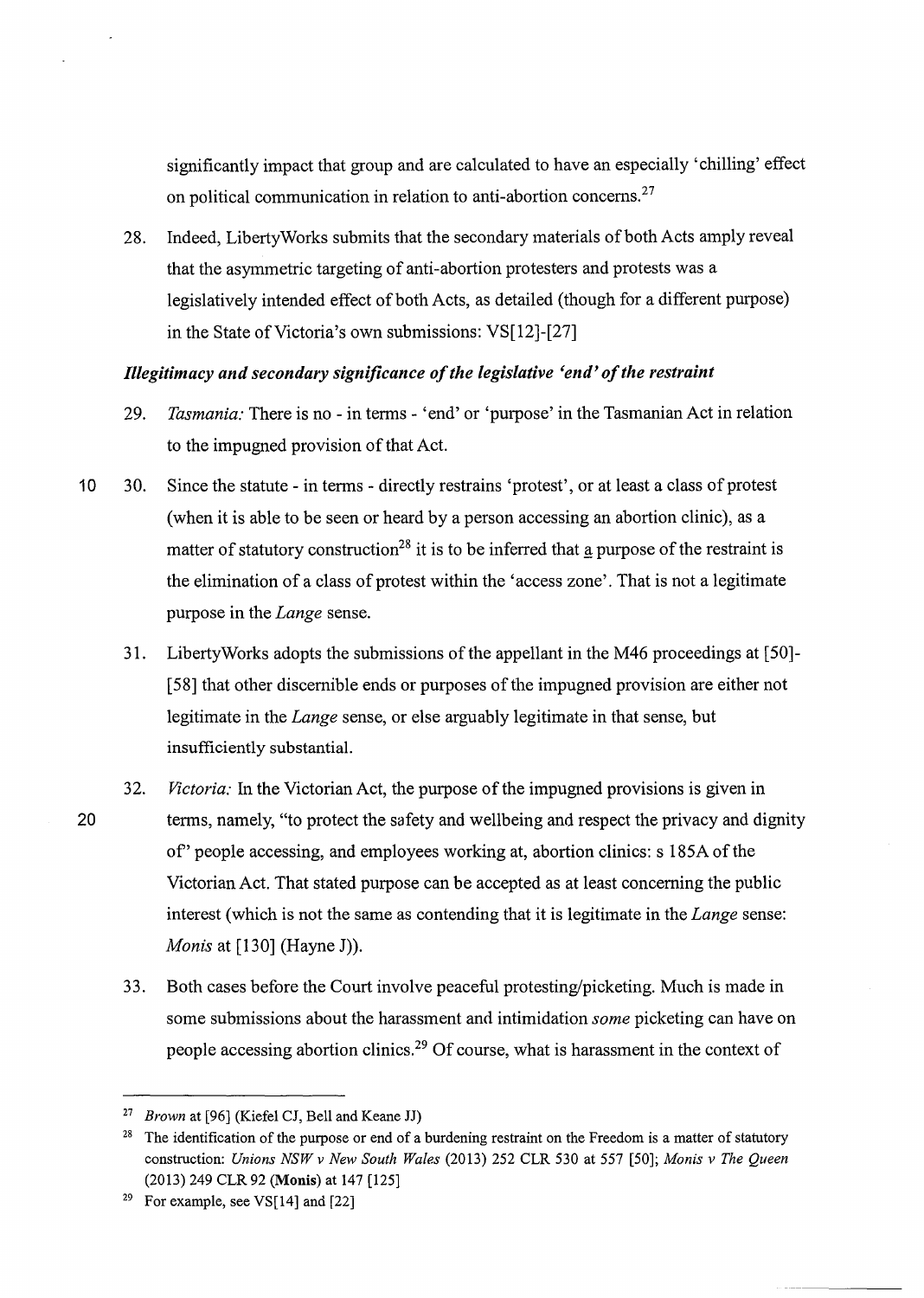political protest might itself be a something more in the political eye of the beholder.<sup>30</sup> Nonetheless, to the extent there might be a genuine problem of harassment in some cases, such behaviour is picked up by other parts of section 185B: see sub-parts (a), (c) and (d) of the definition of "prohibited behaviour" in s 185D of the Victorian Act. Further, such cases would also be remediable under existing general or statutory law, which those provisions can be considered as buttressing: *Brown* at [548] (Gordon J).

- 34. The prohibition of that type of conduct *would* be consonant with the explicit object in s 185A of protecting the safety and wellbeing, and respecting the privacy and dignity, of persons accessing abortion clinics. But those provisions are not the impugned 10 provision. The impugned provision is sub-part (b) of the definition of "prohibited" behaviour" in s 185D of the Victorian Act.
	- 35. The State of Victoria at VS[26]-[27] contends that the impugned provision was required to be enacted because "the law as it existed at that time was not adequate to protect women and staff', which is an alternative way of saying that there was a need to regulate *otherwise peaceful and lawful conduct in a public space.*
- 36. To be clear, the impugned provision (sub-part  $(b)$ ) is a provision criminalising *peaceful* conduct (assembly, communication and protest) that cannot be characterised under sub-parts (a), (c) and (d) of the definition of "prohibited behaviour" in  $s$  185D of the Victorian Act. Although it is behaviour otherwise peaceful (and lawful<sup>31</sup>), if it might 20 lead to feelings or a state of mind on the part of someone accessing an abortion clinic of"distress or anxiety," that behaviour is now subject to criminal conviction and penalty.
	- 37. It follows that the real object of the impugned provision is the protection of those accessing abortion clinics from experiencing "distress and anxiety". If "distress and anxiety" are meant in a psychologically clinical sense, then an argument could be had that such a purpose is significant in a public interest sense, and *might* be a legitimate purpose in the *Lange* sense (at least if those words were preceded by a qualifying word like "serious"<sup>32</sup>).

<sup>30</sup> See Hessler article, above.

<sup>&</sup>lt;sup>31</sup> Fertility Control Clinic v Melbourne City Council (2015) 47 VR 368

<sup>32</sup>*Monis* at 168-169 (Hayne J), 196-197 (Crennan, Kiefel and Bell JJ); *Coleman v Power* (2004) 220 CLR 1 at 54 [105] (McHugh J); 78-79 [199] (Gummow and Hayne JJ), 91 [238]-[239] (Kirby J); see also FCCS[l3a] and [25], arguing for the colloquial construction (and therefore in support of the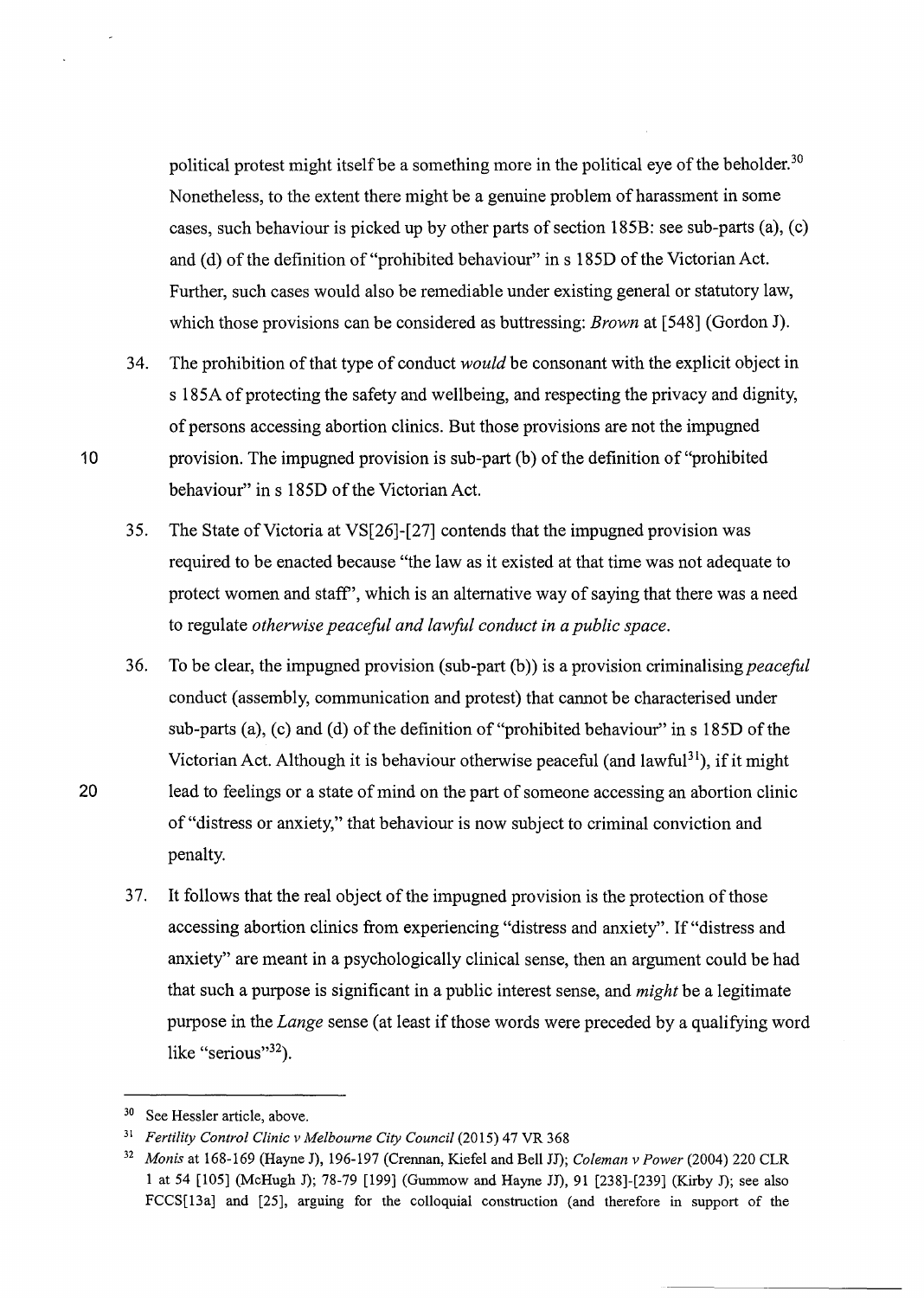- 38. But if those words are to be construed (as the Magistrate construed them<sup>33</sup>) in a colloquial or at least in a non-clinical or non-technical sense (in the sense, say  $-$  to give just one example of the range of emotions and psychological states that falls short of the seriousness required for clinical recognition - that a university student can be anxious about an immanently-released exam result, and distressed upon learning the result), then such a purpose is not merely insufficiently substantial, it is plainly illegitimate in the *Lange* sense. 34
- 3 9. *Competing 'rights 'in the public square:* The Freedom is not a personal right but an immunity that protects an individual's freedom from government restriction or 10 prohibition and executive enforcement.<sup>35</sup> That immunity leaves open the protection of individual rights and freedoms by the common law. 36 At the risk of excessive Hohfeldianism, $37$  a desire for linguistic clarity would convert a language of 'rights' of citizens when gathering in the 'public square',<sup>38</sup> that is, in public spaces like footpaths in this instance, into 'privileges' or 'freedoms', and such freedoms (not being rights in the strictest sense) can conflict, and often do conflict without the any (or any need for) state intervention. 39
	- 40. For example, with reference to the cases currently before the Court, while pickets and vigils near abortion clinics may cause "distress and anxiety" to some of those seeking access to abortion clinics (that consequence indeed is one of the purposes of any

Magistrate's construction in the criminal proceeding below) of the words "distress and anxiety", and differing from the construction of those words contended for by the State of Victoria in VS[60].

<sup>33</sup> CAB[295]

<sup>34</sup>*Monis* at 134 [74] (French CJ, Heydon J agreeing), 173-175 [214]-[223] (Hayne J)

<sup>35</sup>*Brown* at [185] and the references therein (Gageler J)

<sup>36</sup> For just one example, *Commissioner of Police v Rintoul* [2003] NSWSC 662 at [5] (Simpson J); see also (for a summary of the common law and protests), Gotsis, *Protests and the Law in NSW,*  Parliamentary Briefing Paper 07/2015, available at: https://www.parliament.nsw.gov.au/researchpapers/Pages/protests-and-the-law-in-nsw.aspx

<sup>&</sup>lt;sup>37</sup> Hohfeld, *Some Fundamental Legal Conceptions as Applied in Judicial Reasoning*, 23 Yale Law Journal 16 (1913); see also Zines, *'I'he High Court and the Constitution* (2015) (61 <sup>h</sup>ed) at pp 585-586

<sup>38</sup> O'Neill, *Disentangling the Law of Public Protest,* 45 Loyola Law Review 411 (1999) at 418ff ("The Public Forum Doctrine")

<sup>&</sup>lt;sup>39</sup> A person's 'right' (more accurately, a general law freedom) to smoke on a public footpath (whatever distress that causes another) can co-exist with another person's 'right' (more accurately, a general law 'freedom') to scold that smoker for the act of smoking. While state parliaments have regulated the act of smoking in public by  $-$  for example  $-$  creating 'buffer' zones around building-entrances in which smokers are barred from smoking, it does not need stating that protesting and smoking are not constitutionally-valued as similar activities.